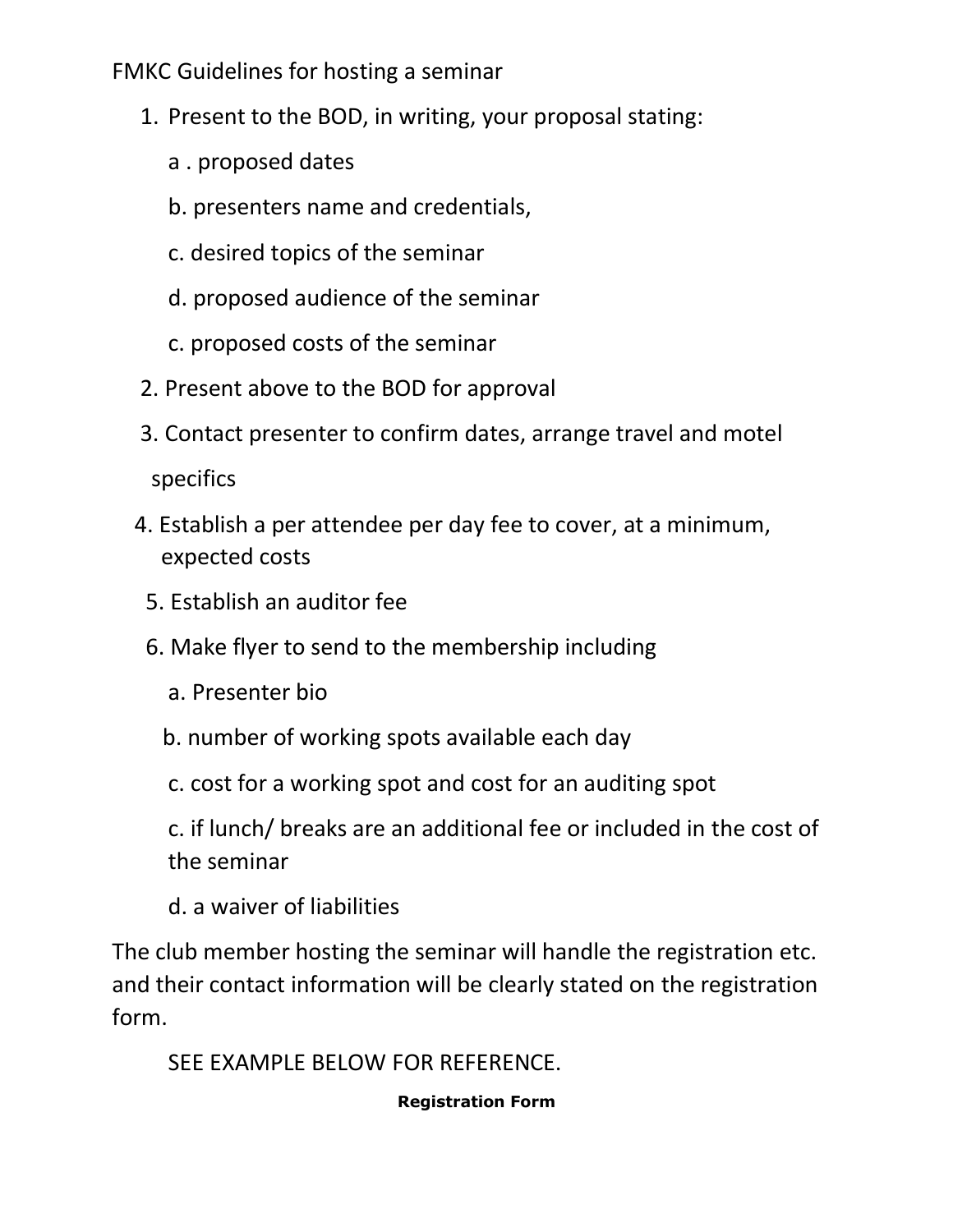## **Fargo – Moorhead Kennel Club**

Red River Valley Fairgrounds – Expo Building West Fargo, ND

## **Tune Up Your Trials: Agility Training With Nancy Gagliardi Little**

November  $11<sup>th</sup>$  and  $12<sup>th</sup>$ , 2017 9:00 am – 4:30 pm each day

Registration Information:

- ❖ There are 10 working spots each day; auditing spots are unlimited. Registration is first-come first-served. **Important: An attendee may register for only one working day but may request to be placed on a waiting list for a working spot for the alternate day. Working spots not filled by October 31st will be filled from the wait list. Auditing spots are unlimited.**
- ❖ Full payment is due with this registration form. Checks will be cashed approximately two weeks prior to the seminar. If you need to cancel, refunds are available only if your spot can be filled.
- ❖ To register, please print and fill out this form and mail with your payment to: Charlene Schreiber, 709 Martin Drive, West Fargo, ND 58078
- ❖ Please make checks payable to FMKC.
- ❖ A confirmation email will be sent approximately two weeks prior to the seminar with directions and other details.
- ❖ Contact Charlene Schreiber at [zipkeen@gmail.com](mailto:zipkeen@gmail.com) with any questions.

## **Lunch, snacks and coffee will be provided by FMKC for all attendees. Soda and bottled water will be available for purchase \$2.00.**

| <b>Working Spots</b>                                                                                               | <b>Auditing Spots</b>                        |
|--------------------------------------------------------------------------------------------------------------------|----------------------------------------------|
| <b>Getting More From Your Dog - Saturday</b>                                                                       | <b>Getting More From Your Dog - Saturday</b> |
| \$150.00<br>$\circ$                                                                                                | $\circ$ \$50.00                              |
| Which Turn Where - Sunday                                                                                          | Which Turn Where - Sunday                    |
| $\circ$ \$150.00                                                                                                   | $\circ$ \$50.00                              |
| Name:                                                                                                              |                                              |
|                                                                                                                    |                                              |
|                                                                                                                    |                                              |
| <u> 1980 - Johann John Stone, martin am France, martin am France, martin am France, martin am France, martin a</u> | Call Name:                                   |
|                                                                                                                    |                                              |